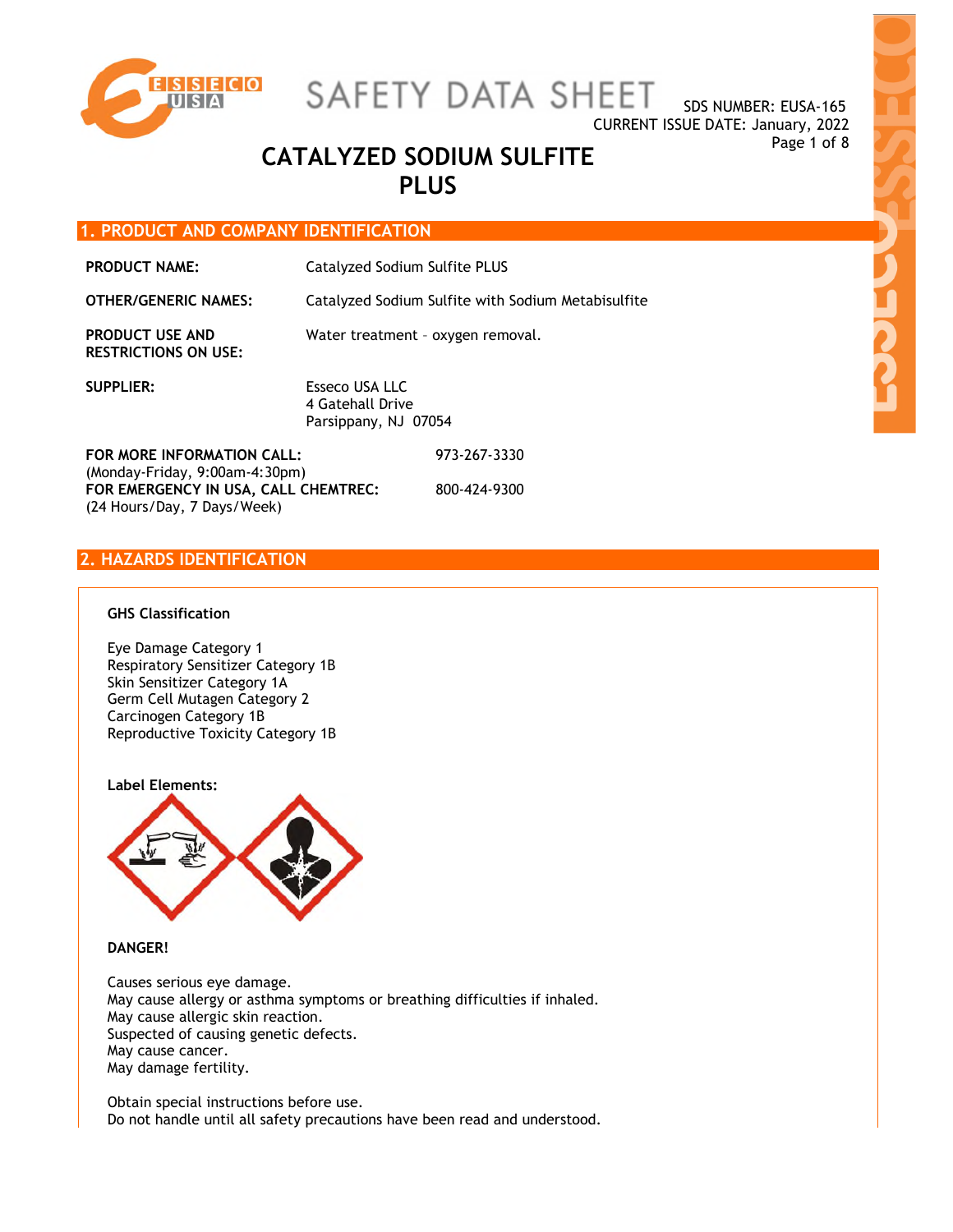

SAFETY DATA SHEET

CURRENT ISSUE DATE: January, 2022

SDS NUMBER: EUSA-165

# Page 2 of 8 **CATALYZED SODIUM SULFITE PLUS**

Avoid breathing dust. Wear respiratory protection. Wear protective gloves, protective clothing, eye protection, and face protection. Contaminated work clothing must not be allowed out of the workplace. IF exposed or concerned: Get medical advice or attention. IF ON SKIN: Wash with plenty of water. If skin irritation or rash occurs: Get medical advice or attention. Take off contaminated clothing and wash it before reuse. IF IN EYES: Rinse cautiously with water for several minutes. Remove contact lenses, if present and easy to do. Continue rinsing. Immediately call a POISON CENTER or doctor. IF INHALED: remove person to fresh air and keep comfortable for breathing. If experiencing respiratory symptoms: Call a POISON CENTER or doctor. Store locked up. Dispose of contents and container in accordance with locals, state, and federal regulations.

# **3. COMPOSITION/INFORMATION ON INGREDIENTS**

| <b>INGREDIENT NAME</b> | <b>CAS NUMBER</b> | <b>WEIGHT %</b> |
|------------------------|-------------------|-----------------|
| Sodium sulfite         | 7757-83-7         | $95+$           |
| Sodium metabisulfite   | 7681-57-4         | <5              |
| Cobalt sulfate         | 10124-43-3        | < 0.2           |

Trace impurities and additional material names not listed above may appear in Section 15 of this SDS. These materials may be listed for local "Right-To-Know" compliance and for other reasons. The exact concentrations are a trade secret.

| <b>4. FIRST AID MEASURES</b>                                            |                                                                                                                                                                                                                                                                                                                                                                                                                                                                                    |  |  |
|-------------------------------------------------------------------------|------------------------------------------------------------------------------------------------------------------------------------------------------------------------------------------------------------------------------------------------------------------------------------------------------------------------------------------------------------------------------------------------------------------------------------------------------------------------------------|--|--|
| SKIN:                                                                   | Wash skin with plenty of soap and water. Remove contaminated clothing and launder<br>before reuse. Get medical attention if irritation or rash occurs.                                                                                                                                                                                                                                                                                                                             |  |  |
| EYES:                                                                   | Flush eyes immediately with water for at least 15 minutes. Remove contact lenses if<br>present after the first 5 minutes if you can do so easily and continue flushing. Get<br>immediate medical attention.                                                                                                                                                                                                                                                                        |  |  |
| <b>INHALATION:</b>                                                      | Promptly remove to fresh air. Get immediate medical attention if signs of suffocation,<br>irritation or other symptoms develop.                                                                                                                                                                                                                                                                                                                                                    |  |  |
| INGESTION:                                                              | Rinse mouth with water and give 1 glass of water to drink. Do not induce vomiting unless<br>directed to do so be medical personnel. Get medical attention if symptoms develop.                                                                                                                                                                                                                                                                                                     |  |  |
| <b>MOST IMPORTANT</b><br>SYMPTOMS/EFFECTS,<br><b>ACUTE AND DELAYED:</b> | May cause irritation and/or burns to the eyes. Harmful if swallowed or inhaled. May<br>cause severe and possibly fatal allergic reactions if inhaled or swallowed by some<br>asthmatics and other 'sulfite-sensitive' individuals. May cause respiraotry<br>sensitization with asthma. May cause allergic skin reaction with rash and itching.<br>May cause genetic defects, damage to fertility, or cancer. Reacts with acids to form<br>toxic and irritating sulfur dioxide gas. |  |  |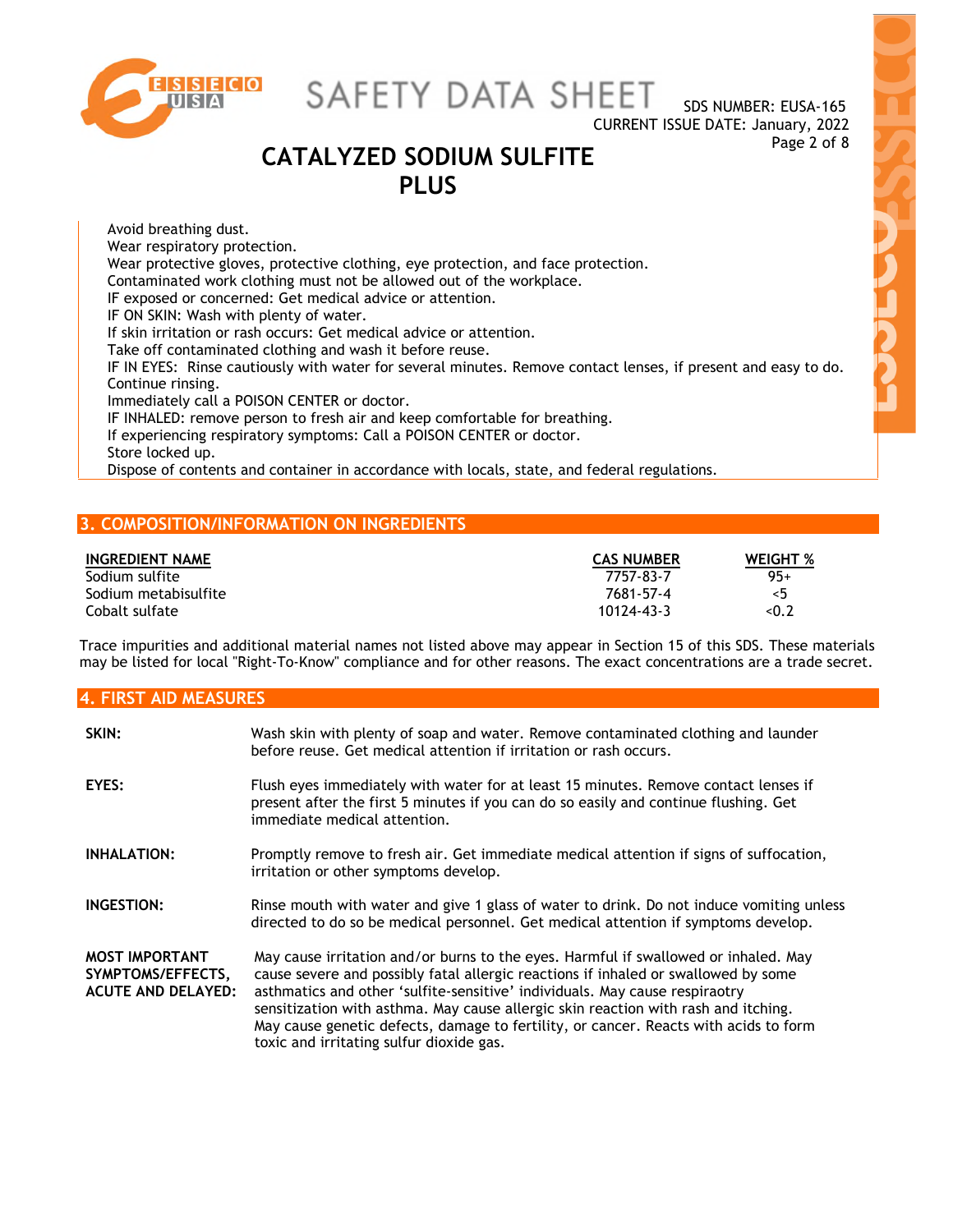

SAFETY DATA SHEET

# Page 3 of 8 **CATALYZED SODIUM SULFITE PLUS**

**INDICATION OF IMMEDIATE MEDICAL ATTENTION AND SPECIAL TREATMENT, IF NEEDED:** Get immediate medical attention for eye contact or allergic respiratory reaction. Treat symptomatically. Note potential for anaphylactic shock with allergic individuals.

# **5. FIRE FIGHTING MEASURES**

### **SUITABLE (AND UNSUITABLE) EXTINGUISHING MEDIA:**

Material is not flammable. Use extinguishing media appropriate for material in surrounding fire.

## **SPECIFIC HAZARDS ARISING FROM THE CHEMICAL:**

Releases toxic and irritating sulfur oxides at fire temperatures.

### **SPECIAL PROTECTIVE EQUIPMENT AND PRECAUTIONS FOR FIRE-FIGHTING:**

Wear NIOSH-approved self-contained breathing apparatus. Use water-spray to keep containers cool, and to knock down vapors or gases.

# **6. ACCIDENTAL RELEASE MEASURES**

**PERSONAL PRECAUTIONS, PROTECTIVE EQUIPMENT, AND EMERGENCY PROCEDURES:** Provide ventilation to clear sulfur dioxide fumes which may be generated by the sodium sulfite component. Wear appropriate personal protective equipment.

**ENVIRONMENTAL PRECAUTIONS:** Spills and releases may have to be reported to Federal and/or local authorities. See Section 15 regarding reporting requirements.

**METHODS AND MATERIALS FOR CONTAINMENT AND CLEANING UP:** Promptly sweep up material with minimum dusting and shovel into an empty container with a cover. Rinse spill area with plenty of water.

# **7. HANDLING AND STORAGE**

**PRECAUTIONS FOR SAFE HANDLING:** (See section 8 for recommended personal protective equipment.) Avoid contact with skin, eyes and clothing. Do not breathe dust. Do not eat or drink in the work area. Use normal personal hygiene and housekeeping. Keep away from acids and oxidizing agents.

# **CONDITIONS FOR SAFE STORAGE, INCLUDING ANY INCOMPATIBILITIES:**

Store in a cool, dry, well-ventilated area away from acids and oxidizing agents.

# **8. EXPOSURE CONTROLS/PERSONAL PROTECTION**

### **EXPOSURE GUIDELINES**

**INGREDIENT NAME ACGIH TLV OSHA PEL OTHER LIMIT** Sodium sulfite None None None Sodium metabisulfite Cobalt Sulfate (as  $Co$ )  $O.02 \text{ mg/m}^3$  TWA

5 mg/m<sup>3</sup> TWA None None  $0.1$  mg/m<sup>3</sup> TWA (for metal dust and fume)

None

# **OTHER EXPOSURE LIMITS FOR POTENTIAL DECOMPOSITION PRODUCTS:**

Sulfur dioxide: OSHA TWA = 5 ppm ACGIH STEL  $= 0.25$  ppm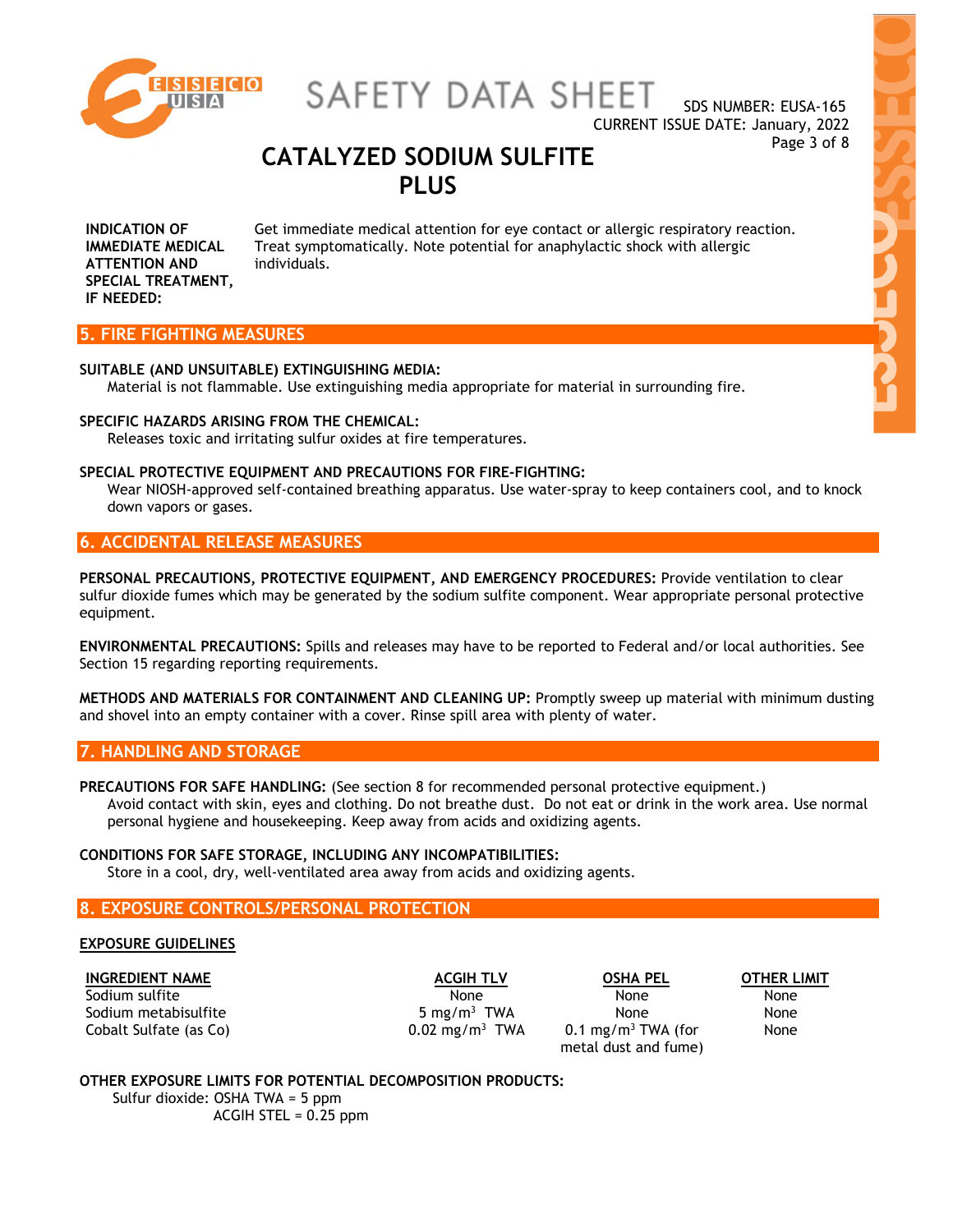

SAFETY DATA SHEET

# Page 4 of 8 **CATALYZED SODIUM SULFITE PLUS**

## **APPROPRIATE ENGINEERING CONTROLS:**

Local exhaust if dusty conditions exist or if there is a release of sulfur dioxide gas. Do not use in unventilated spaces.

# **INDIVIDUAL PROTECTION MEASURES, SUCH AS PERSONAL PROTECTIVE EQUIPMENT**

| <b>SKIN PROTECTION:</b> | For handling dry material, wear rubber gloves and full work clothing,<br>including long-sleeved shirt and trousers. When handling solutions and there is<br>prolonged or repeated contact, wear impervious gloves, clothing and boots.                                                                                                                                                       |
|-------------------------|----------------------------------------------------------------------------------------------------------------------------------------------------------------------------------------------------------------------------------------------------------------------------------------------------------------------------------------------------------------------------------------------|
| <b>EYE PROTECTION:</b>  | Wear chemical safety goggles.                                                                                                                                                                                                                                                                                                                                                                |
| RESPIRATORY PROTECTION: | Where required, use a NIOSH-approved respirator for dust, mist and/or sulfur<br>dioxide gas, as conditions indicate. Some exposures may require a NIOSH-<br>approved self-contained breathing apparatus or supplied-air respirator.<br>Equipment selection depends on contaminant type and concentration. Select<br>in accordance with 29 CFR 1910.134 and good industrial hygiene practice. |

**ADDITIONAL RECOMMENDATIONS:** Eyewash and safety shower are recommended.

# **9. PHYSICAL AND CHEMICAL PROPERTIES**

| APPEARANCE:                                 | Off-white crystals or powder. |                                                              |                 |
|---------------------------------------------|-------------------------------|--------------------------------------------------------------|-----------------|
| <b>PHYSICAL STATE:</b>                      | Solid.                        |                                                              |                 |
| ODOR:                                       | Odorless.                     |                                                              |                 |
| <b>ODOR THRESOLD:</b>                       | Not determined.               |                                                              |                 |
| <b>MOLECULAR WEIGHT:</b>                    | Mixture                       |                                                              |                 |
| <b>CHEMICAL FORMULA:</b>                    | Mixture                       |                                                              |                 |
| RELATIVE DENSITY (water = 1.0):             | 2.63                          |                                                              |                 |
| SOLUBILITY IN WATER (weight %):             |                               | 17% at 50°F (10°C); 28% at 92°F (33.3°C)                     |                 |
| pH:                                         | $5\%$ solution - $8$          |                                                              |                 |
| INITIAL BOILING POINT/RANGE:                | Not applicable.               |                                                              |                 |
| <b>MELTING/FREEZING POINT:</b>              |                               | Sodium metabisulfite begins to rapidly decompose above 302°F |                 |
|                                             | $(150^{\circ}C)$              |                                                              |                 |
| <b>VAPOR PRESSURE:</b>                      | Not applicable.               |                                                              |                 |
| VAPOR DENSITY (air = 1.0):                  | Not applicable.               |                                                              |                 |
| <b>EVAPORATION RATE:</b>                    | Not applicable.               | <b>COMPARED TO:</b>                                          | Not applicable. |
| % VOLATILES:                                | Not applicable.               |                                                              |                 |
| PARTITION COEFFICIENT (N-                   | Not determined.               |                                                              |                 |
| <b>OCTANOL/WATER):</b>                      |                               |                                                              |                 |
| VISCOSITY:                                  | Not applicable.               |                                                              |                 |
| <b>FLASH POINT:</b>                         | Not flammable.                |                                                              |                 |
| <b>FLASH POINT METHOD:</b>                  | Not applicable.               |                                                              |                 |
| <b>AUTOIGNITION TEMPERATURE:</b>            | Not applicable.               |                                                              |                 |
| <b>UPPER FLAME LIMIT (volume % in air):</b> | Not applicable.               |                                                              |                 |
| LOWER FLAME LIMIT (volume % in air):        | Not applicable.               |                                                              |                 |
| <b>DECOMPOSITION TEMPERATURE:</b>           | Not determined.               |                                                              |                 |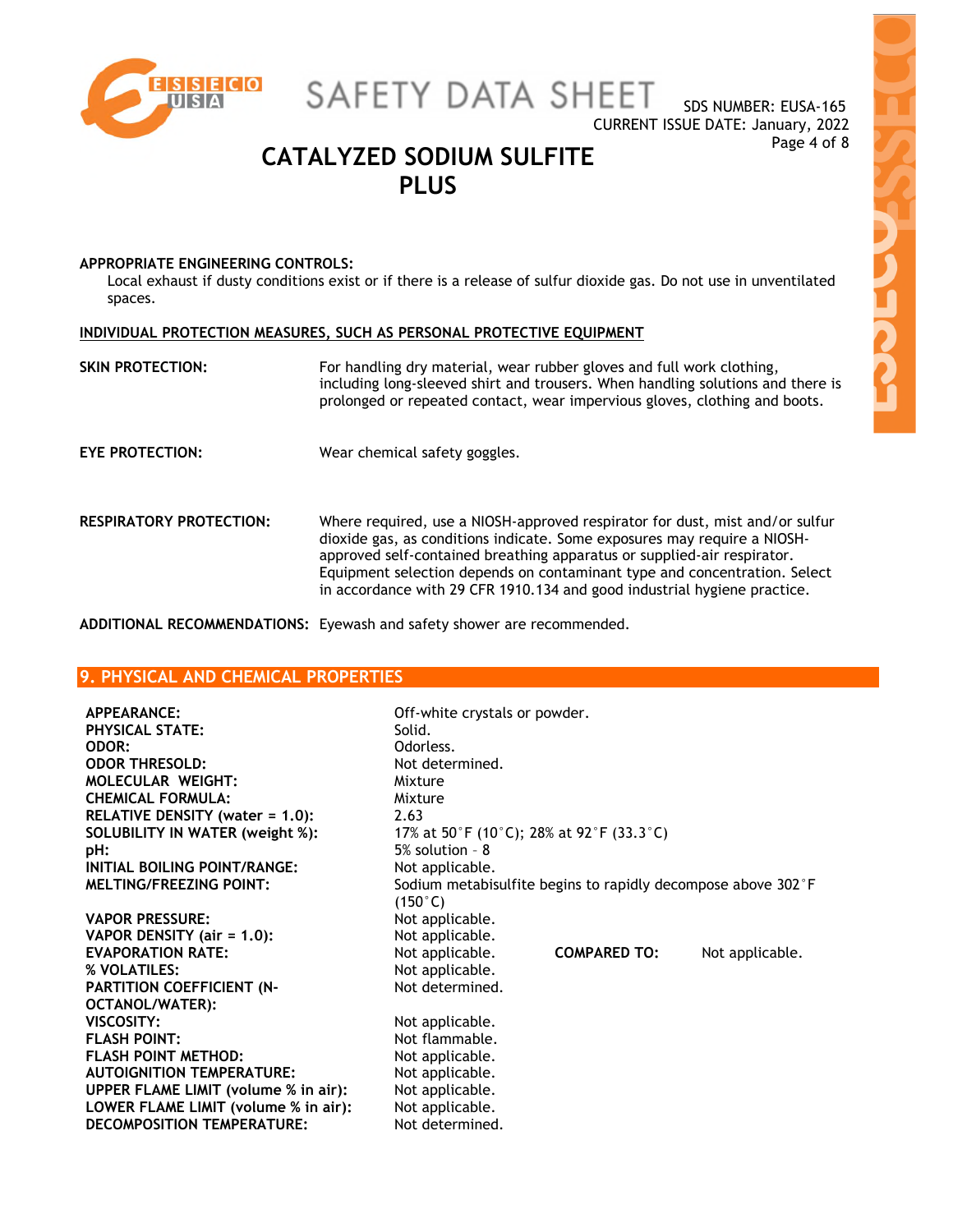

SAFETY DATA SHEET

# Page 5 of 8 **CATALYZED SODIUM SULFITE PLUS**

**FLAMMABILITY (SOLID, GAS)** Not flammable. **OSHA FLAMMABILITY CLASS:** Not applicable.

# **10. STABILITY AND REACTIVITY**

**REACTIVITY:** 

Not normally reactive

**CHEMICAL STABILITY:** 

Normally stable.

# **POSSIBILITY OF HAZARDOUS REACTIONS:**

Reacts with acids to form toxic and irritating sulfur dioxide gas.

# **CONDITIONS TO AVOID:**

Avoid high temperatures (at decomposition, 1652°F); yields sulfur dioxide gas and hazardous residue.

## **INCOMPATIBILITIES:**

Strong oxidizers: causes vigorous exothermic reactions. Acids: releases sulfur dioxide gas.

# **HAZARDOUS DECOMPOSITION PRODUCTS:**

Sulfur dioxide and sodium sulfide residue. Sodium sulfide is flammable, a dangerous fire risk, a strong irritant to skin and tissue, and is incompatible with acids.

# **11. TOXICOLOGICAL INFORMATION**

# **POTENTIAL HEALTH HAZARDS**

### **ACUTE EFFECTS OF EXPOSURE:**

| SKIN:              | Dust or mist may cause skin irritation from prolonged contact. Solutions will cause skin<br>irritation. May cause allergic skin reaction (sensitization) with rash and itching.                                                                                                                                                                                                            |
|--------------------|--------------------------------------------------------------------------------------------------------------------------------------------------------------------------------------------------------------------------------------------------------------------------------------------------------------------------------------------------------------------------------------------|
| EYES:              | Dust or mist may irritate or burn the eyes. Solutions will cause irritation or burns to the<br>eyes.                                                                                                                                                                                                                                                                                       |
| <b>INHALATION:</b> | Inhalation of dust or mist can irritate the respiratory tract. May cause respiratory<br>sensitization. May cause severe or deadly allergic reactions in some asthmatics and sulfite<br>sensitive individuals. Possible signs and symptoms of allergic reactions include<br>bronchoconstriction, sweating, flushing, hives, rapid heart rate, decreased blood<br>pressure, and anaphylaxis. |
| INGESTION:         | Ingestion may irritate the gastrointestinal tract. Estimated to be moderately toxic. May<br>cause severe allergic reactions in some asthmatics. Large doses may cause violent colic<br>and diarrhea, circulatory disturbances, central nervous system depression, and even<br>death.                                                                                                       |
|                    |                                                                                                                                                                                                                                                                                                                                                                                            |

**CHRONIC EFFECTS:** None known.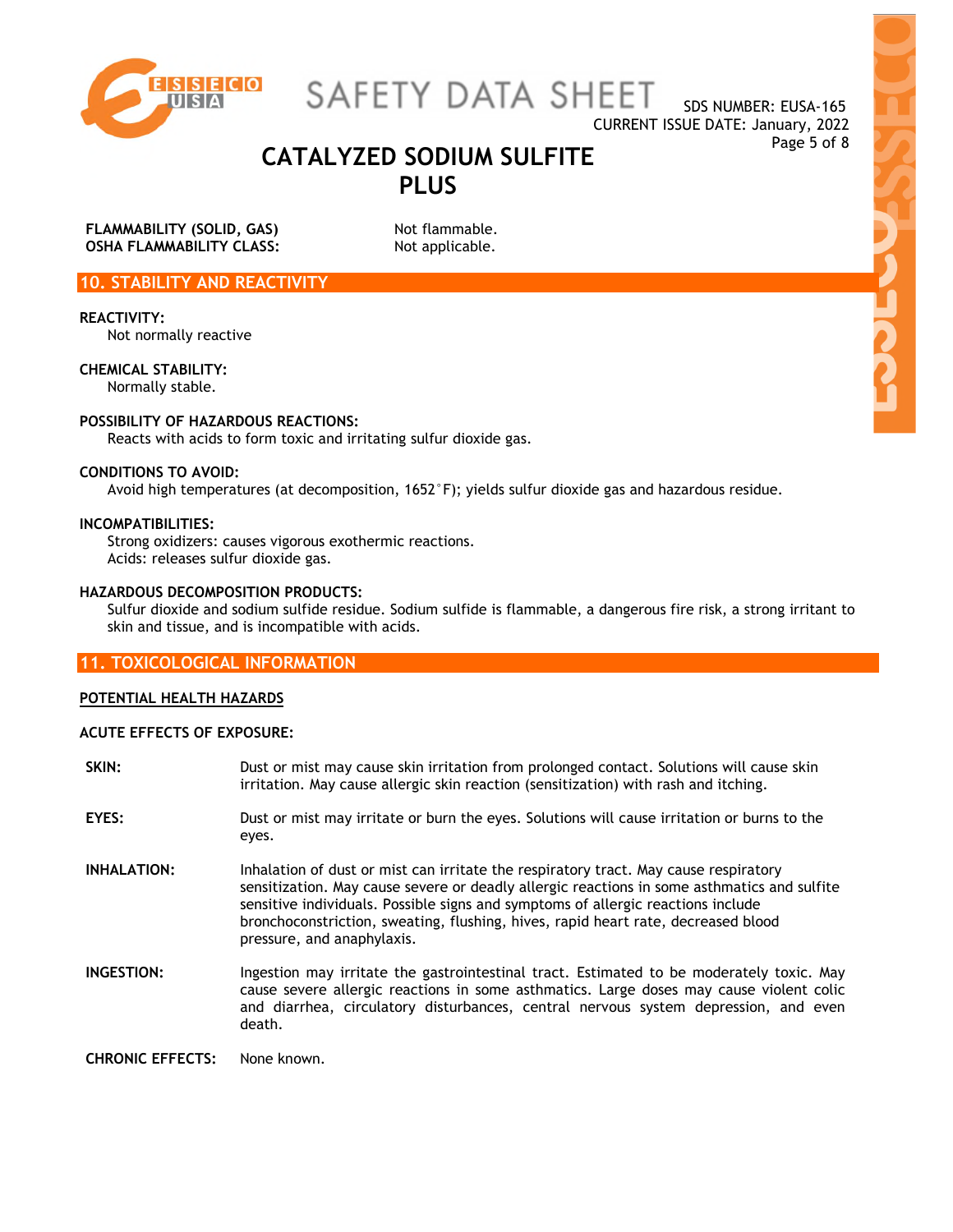

SAFETY DATA SHEET

# Page 6 of 8 **CATALYZED SODIUM SULFITE PLUS**

**Ingredients found on one of the three OSHA designated carcinogen lists are listed below.** 

| <b>INGREDIENT NAME</b> | <b>NTP STATUS</b>                 | <b>IARC STATUS</b> | <b>OSHA LIST</b> |
|------------------------|-----------------------------------|--------------------|------------------|
| Cobalt Sulfate         | Reasonably                        | 2В                 | No               |
|                        | Anticipated to be<br>a Carcinogen |                    |                  |
|                        |                                   |                    |                  |

 $\overline{N_{O}}$ 

**NUMERICAL MEASURES OF TOXICITY:** 

## **Immediate (Acute) Effects:**

Sodium sulfite - LD<sub>50</sub> (oral, mouse) = 820 mg/kg, LD<sub>50</sub> (oral, rat) = 2610-6400 mg/kg; LC<sub>50</sub> (inhalation, rat) > 5.5 mg/L/4 hr.;  $LC_{50}$  (inhalation, rat) >22 mg/L/1 hr. Sodium metabisulfite -  $LD_{50}$  (oral, rat) = 1540 mg/kg

# **Delayed (Subchronic and Chronic) Effects:**

Sodium sulfite has been demonstrated to be mutagenic in microbial systems; however, it is not mutagenic in studies involving insects and is not considered to present a mutagenic threat to multicell organisms. Cobalt sulfate is suspected of causing genetic defects based on read-across from similar cobalt containing compounds that have shown evidence for genetic effects in in vivo and in vitro studies. Cobalt sulfate is classified as toxic to reproduction due to read across from similar cobalt containing compounds.

# **Other Data:**

None

# **12. ECOLOGICAL INFORMATION**

# **ECOTOXICITY:**

| The following ecotoxicity data is available for Sodium sulfite: |                           |
|-----------------------------------------------------------------|---------------------------|
| Daphnia LC50 48h                                                | 440 mg/L                  |
| Fish LC50 96h                                                   | 460 mg/L                  |
| Biological Oxygen Demand (BOD)                                  | 0.12 lb/lb, instantaneous |

| The following ecotoxicity data is available for Sodium metabisulfite: |  |  |  |
|-----------------------------------------------------------------------|--|--|--|
| 74.9 mg/L                                                             |  |  |  |
| 149.6 mg/L                                                            |  |  |  |
| $36.8$ mg/L                                                           |  |  |  |
| $\geq 8.41$ mg/L                                                      |  |  |  |
| 50.0 $mg/L$                                                           |  |  |  |
| $28 \text{ mg/L}$                                                     |  |  |  |
|                                                                       |  |  |  |

**PERSISTENCE AND DEGRADABILITY:**  No data available.

**BIOACCUMULATIVE POTENTIAL:**  No data available.

**MOBILITY IN SOIL:**  No data available.

**OTHER ADVERSE EFFECTS:**  No data available.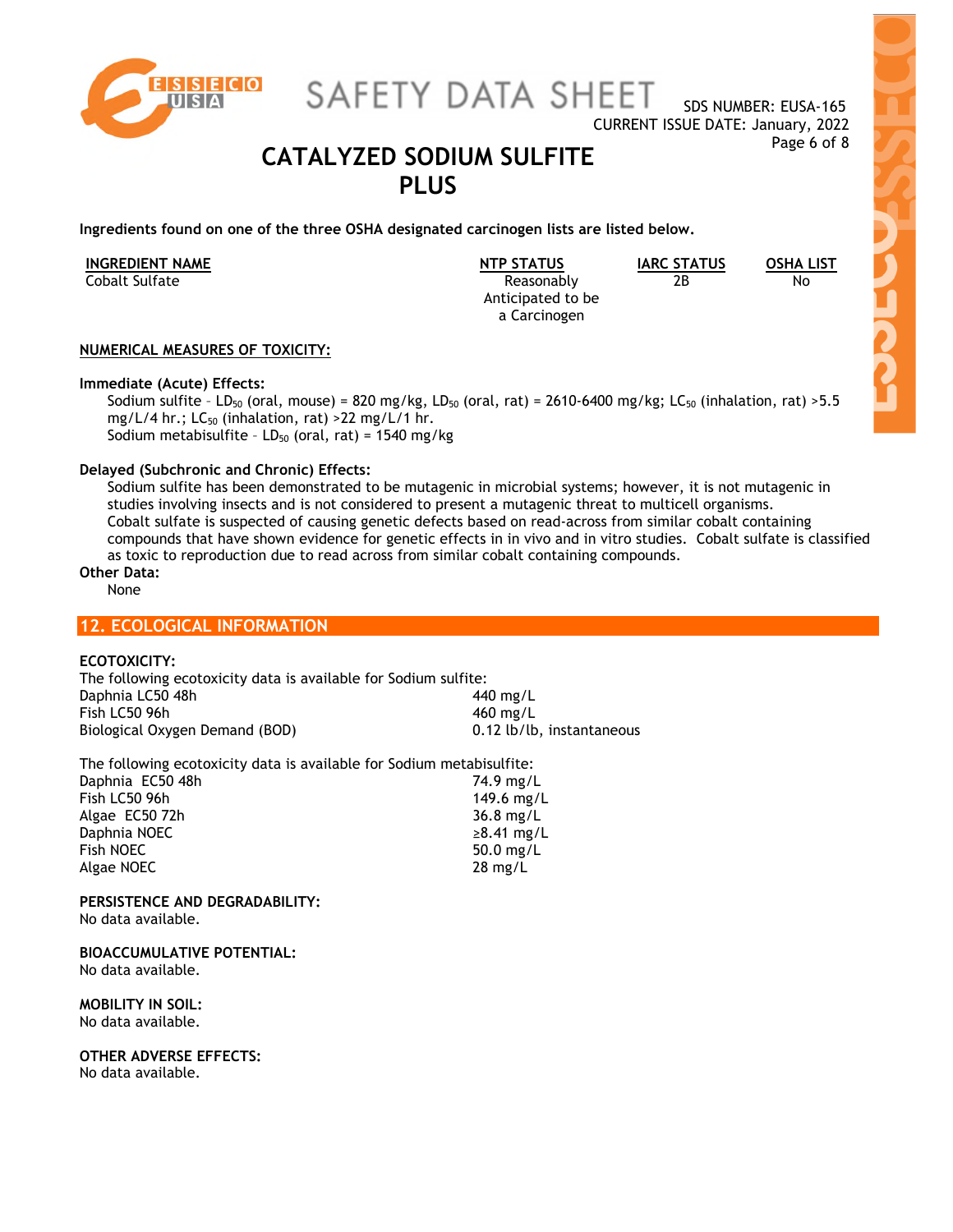

SAFETY DATA SHEET

**CARCE** 

# Page 7 of 8 **CATALYZED SODIUM SULFITE PLUS**

# **13. DISPOSAL CONSIDERATIONS**

### **RCRA**

**Is the unused product a RCRA hazardous waste if discarded?** No

 **If yes, the RCRA ID number is:** Not applicable.

# **OTHER DISPOSAL CONSIDERATIONS:**

Dispose of in accordance with applicable Federal, State and Local regulations.

The information offered in section 13 is for the product as shipped. Use and/or alterations to the product such as mixing with other materials may significantly change the characteristics of the material and alter the RCRA classification and the proper disposal method.

# **14. TRANSPORT INFORMATION**

| US DOT HAZARD CLASS:         | Not regulated.  |
|------------------------------|-----------------|
| US DOT ID NUMBER:            | Not applicable. |
| <b>PROPER SHIPPING NAME:</b> | Not applicable. |

For additional information on shipping regulations affecting this material, contact the information number found in Section 1.

# **15. REGULATORY INFORMATION**

### **TOXIC SUBSTANCES CONTROL ACT (TSCA)**

**TSCA INVENTORY STATUS:** All components are listed on TSCA Inventory of Chemical Substances. **OTHER TSCA ISSUES:** None.

## **SARA TITLE III/CERCLA**

"Reportable Quantities" (RQs) and/or "Threshold Planning Quantities" (TPQs) exist for the following ingredients.

No ingredients listed in this section. The section of the section of the section of the section of the section

**INGREDIENT NAME SARA/CERCLA RQ (lb) SARA EHS TPQ (lb)**

**Spills or releases resulting in the loss of any ingredient at or above its RQ requires immediate notification to the National Response Center [(800) 424-8802] and to your Local Emergency Planning Committee. Many states have more stringent regulations. Report all spills in accordance with local, state and federal regulations.** 

**SECTION 311 HAZARD CLASS:** See OSHA Hazard Classification in Section 2.

### **SARA 313 TOXIC CHEMICALS**:

The following ingredients are SARA 313 "Toxic Chemicals" and may be subject to annual reporting requirements. CAS numbers and weight percents are found in Section 2.

## **INGREDIENT NAME COMMENT**

Cobalt sulfate (cobalt compounds) <0.2%